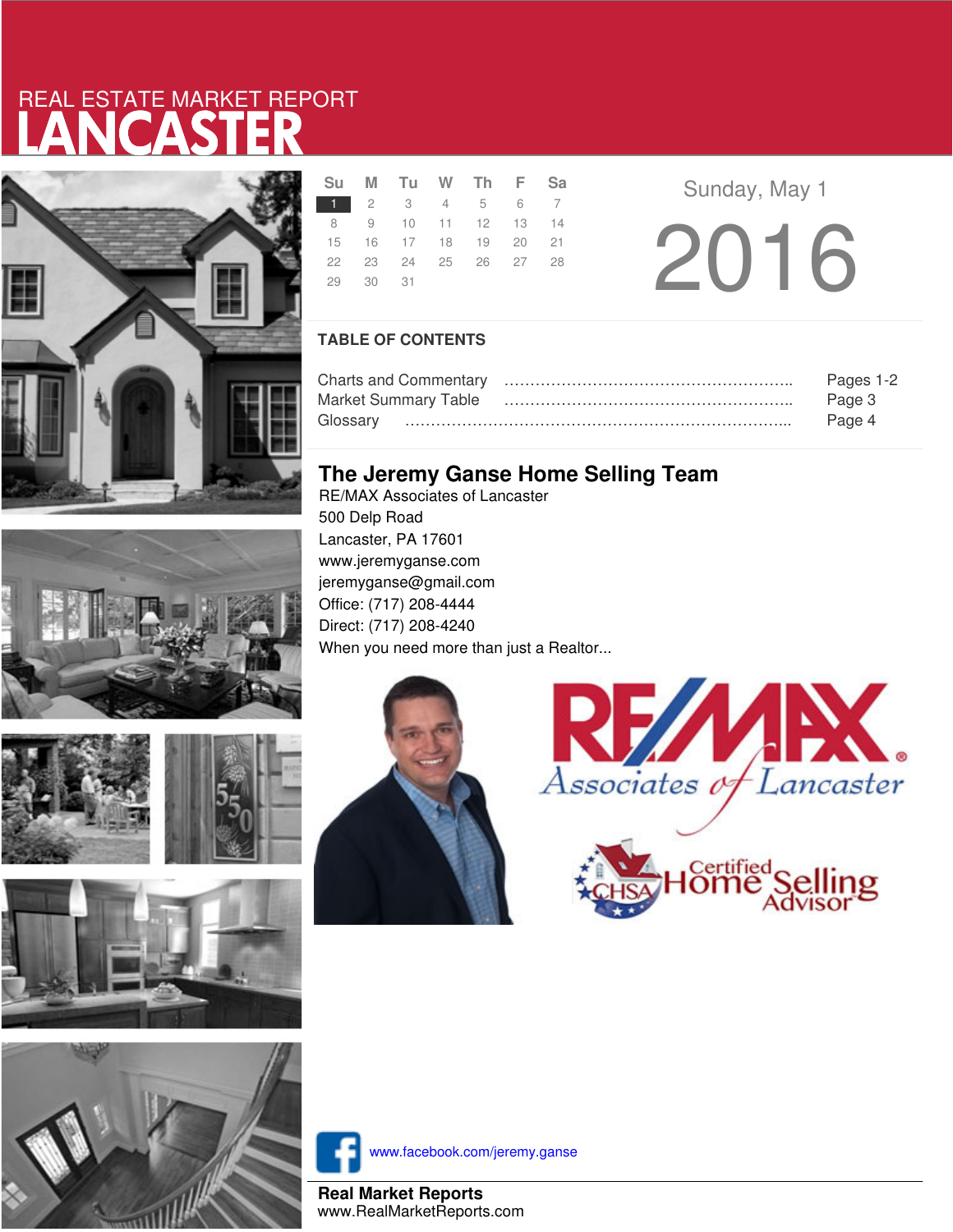

Sunday, May 1, 2016

## The Jeremy Ganse Home Selling Team

jeremyganse@gmail.com RE/MAX Associates of Lancaster Office: (717) 208-4444

at the real estate market. Currently there are 1062 sales pending in the market overall, leaving 1879 listings still for sale. The resulting pending ratio is 36.1% (1,062 divided by 2,941). So you might be asking yourself, that's great... but what exactly does it mean? I'm glad you asked! *Let's take a look*

The pending ratio indicates the supply & demand of the market. Specifically, a high ratio means that listings are in demand and quickly going to contract. Alternatively, a low ratio means there are not enough qualified buyers for the existing supply.

**"Current inventory is described as mildly active."**

Taking a closer look, we notice that the \$150K - \$200K price range has a relatively large number of contracts pending sale.

We also notice that the \$150K - \$200K price range has a relatively large inventory of properties for sale at 297 listings. The average list price (or asking price) for all properties in this market is \$271,685.





A total of 2401 contracts have closed in the last 6 months with an average sold price of \$197,040. Breaking it down, we notice that the \$150K - \$200K price range contains the highest number of sold listings.

Alternatively, a total of 1592 listings have failed to sell in that same period of time. Listings may fail to sell for many reasons such as being priced too high, having been inadequately marketed, the property was in poor condition, or perhaps the owner had second thoughts about selling at this particular time. The \$100K - \$150K price range has the highest number of off-market listings at 273 properties.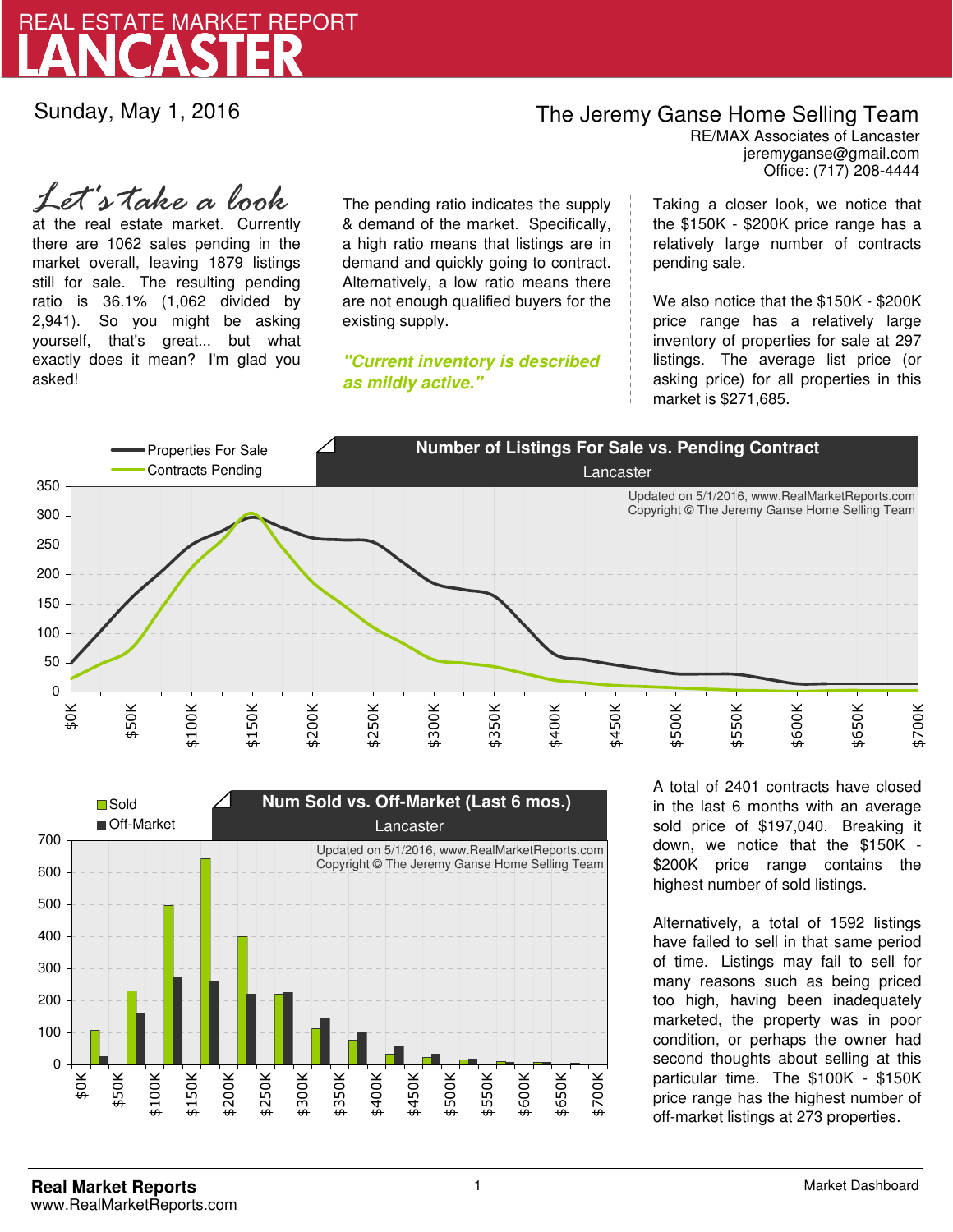# LANCASTER REAL ESTATE MARKET REPORT

Sunday, May 1, 2016

### The Jeremy Ganse Home Selling Team

jeremyganse@gmail.com RE/MAX Associates of Lancaster Office: (717) 208-4444

Looking at the chart to the right, you might be wondering why average days on market (DOM) is important. This is a useful measurement because it can help us to determine whether we are in a buyer's market (indicated by high DOM), or a seller's market (indicated by low DOM). Active listings (properties for sale) have been on the market for an average of 140 days.

Analysis of sold properties for the last six months reveals an average sold price of \$197,040 and 59 days on market. Notice that properties in the \$400K - \$450K price range have sold quickest over the last six months.

The recent history of sales can be seen in the two charts below. The average sold price for the last 30 days was \$202,177 with an average DOM of 59 days.

Since the recent DOM is greater than the average DOM for the last 6 months, it is a negative indicator for demand. It is always important to realize that real estate markets can fluctuate due to many factors, including shifting interest rates, the economy, or seasonal changes.



### **"The average list-to-sales ratio for this area is 97.7%."**

Ratios are simple ways to express the difference between two values such as list price and sold price. In our case, we typically use the list-to-sale ratio to determine the percentage of the final list price that the buyer ultimately paid. It is a very common method to help buyers decide how much to offer on a property.

Analysis of the absorption rate indicates an inventory of 4.7 months based on the last 6 months of sales. This estimate is often used to determine how long it would take to sell off the current inventory of properties if all conditions remained the same. It is significant to mention that this estimate does not take into consideration any additional properties that will come onto the market in the future.



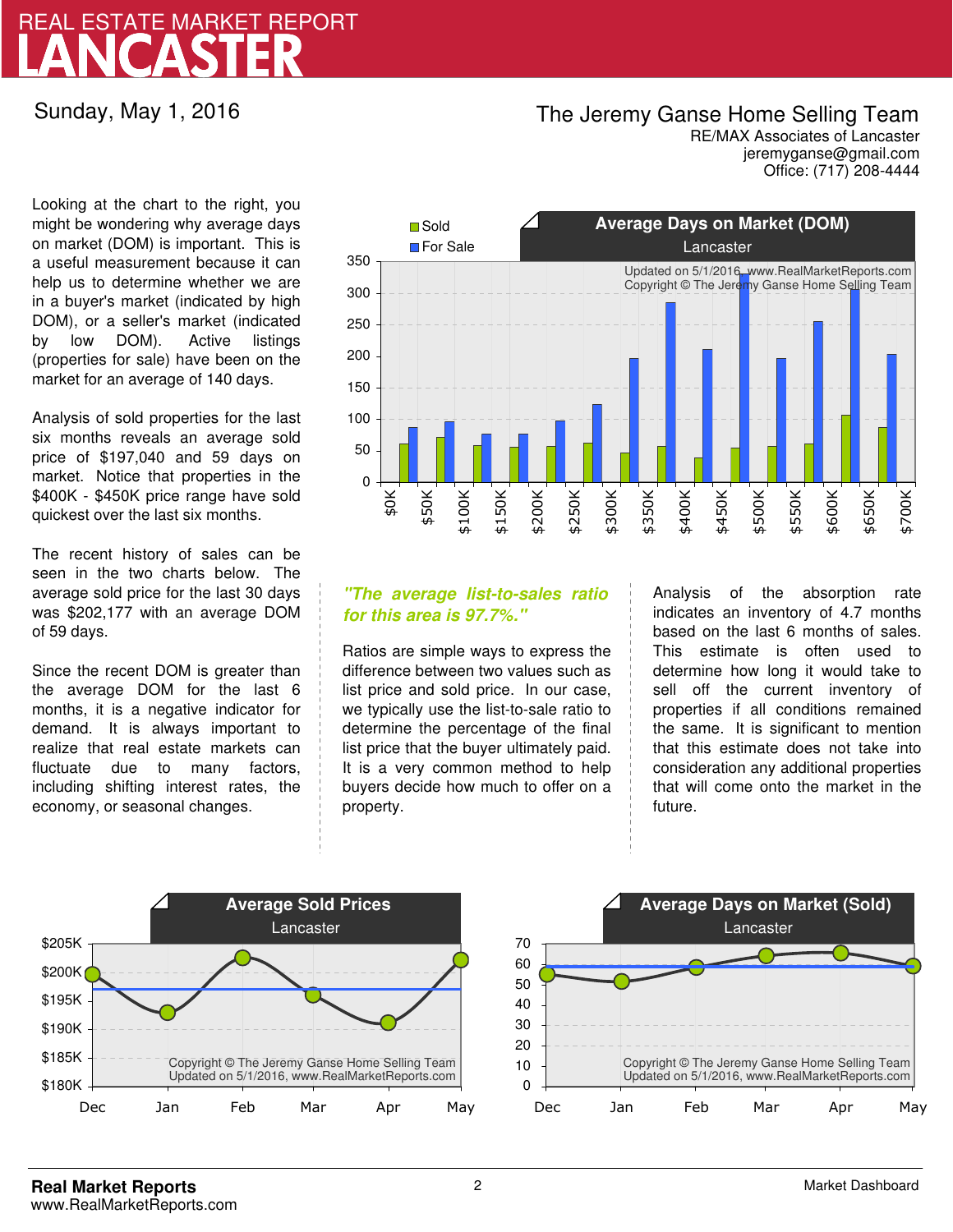# LANCASTER REAL ESTATE MARKET REPORT

Sunday, May 1, 2016

## The Jeremy Ganse Home Selling Team

jeremyganse@gmail.com RE/MAX Associates of Lancaster Office: (717) 208-4444

|                                    |                    | <b>Contracts Pending [2]</b> |            |                   |                |         |                               | Off-Market in the Last 6 Months [3]<br><b>Absorption Rate</b> |            |                   |                   |                   |  |              |      |
|------------------------------------|--------------------|------------------------------|------------|-------------------|----------------|---------|-------------------------------|---------------------------------------------------------------|------------|-------------------|-------------------|-------------------|--|--------------|------|
|                                    |                    | For Sale <sup>[1]</sup>      |            |                   |                |         | Sold in the Last 6 Months [4] |                                                               |            |                   |                   |                   |  |              |      |
|                                    | <b>Price Range</b> | Total                        | Avg        | Avg               | Total          | Pending | <b>Total</b>                  | <b>Total</b>                                                  | Avg        | Avg Orig          | Avg               | Avg               |  | List to      | Mos. |
| Min.                               | Max.               | <b>Num</b>                   | <b>DOM</b> | <b>List Price</b> | <b>Num</b>     | Ratio   | <b>Num</b>                    | <b>Num</b>                                                    | <b>DOM</b> | <b>List Price</b> | <b>List Price</b> | <b>Sold Price</b> |  | <b>Sales</b> |      |
| \$0                                | \$49,999           | 48                           | 87         | \$38,407          | 22             | 31.4%   | 27                            | 107                                                           | 62         |                   | \$37,982          | \$34,298          |  | 90.3%        | 2.7  |
| \$50,000                           | \$99,999           | 159                          | 96         | \$78,639          | 73             | 31.5%   | 162                           | 231                                                           | 72         |                   | \$80,948          | \$76,058          |  | 94.0%        | 4.1  |
| \$100,000                          | \$149,999          | 250                          | 76         | \$129,482         | 211            | 45.8%   | 273                           | 497                                                           | 58         |                   | \$131,441         | \$128,057         |  | 97.4%        | 3.0  |
| \$150,000                          | \$199,999          | 297                          | 76         | \$176,857         | 304            | 50.6%   | 260                           | 643                                                           | 56         |                   | \$177,031         | \$174,048         |  | 98.3%        | 2.8  |
| \$200,000                          | \$249,999          | 262                          | 98         | \$228,852         | 187            | 41.6%   | 220                           | 401                                                           | 57         |                   | \$227,898         | \$223,229         |  | 98.0%        | 3.9  |
| \$250,000                          | \$299,999          | 255                          | 124        | \$277,336         | 110            | 30.1%   | 225                           | 220                                                           | 62         |                   | \$274,142         | \$269,754         |  | 98.4%        | 7.0  |
| \$300,000                          | \$349,999          | 185                          | 197        | \$328,793         | 55             | 22.9%   | 144                           | 114                                                           | 46         |                   | \$328,971         | \$323,672         |  | 98.4%        | 9.7  |
| \$350,000                          | \$399,999          | 163                          | 285        | \$376,305         | 43             | 20.9%   | 104                           | 78                                                            | 57         |                   | \$378,993         | \$369,446         |  | 97.5%        | 12.5 |
| \$400,000                          | \$449,999          | 64                           | 212        | \$426,658         | 20             | 23.8%   | 60                            | 34                                                            | 39         |                   | \$427,350         | \$419,436         |  | 98.1%        | 11.3 |
| \$450,000                          | \$499,999          | 46                           | 330        | \$482,197         | 11             | 19.3%   | 35                            | 22                                                            | 55         | ä,                | \$489,204         | \$473,406         |  | 96.8%        | 12.5 |
| \$500,000                          | \$549,999          | 31                           | 196        | \$531,274         | $\overline{7}$ | 18.4%   | 19                            | 16                                                            | 57         |                   | \$534,530         | \$523,014         |  | 97.8%        | 11.6 |
| \$550,000                          | \$599,999          | 30                           | 256        | \$584,157         | 3              | 9.1%    | 9                             | 10                                                            | 62         |                   | \$587,208         | \$568,588         |  | 96.8%        | 18.0 |
| \$600,000                          | \$649,999          | 14                           | 307        | \$628,977         | 1              | 6.7%    | $\overline{7}$                | $\overline{7}$                                                | 106        |                   | \$661,193         | \$639,993         |  | 96.8%        | 12.0 |
| \$650,000                          | \$699,999          | 14                           | 203        | \$686,521         | 3              | 17.6%   | 3                             | $6\phantom{1}6$                                               | 87         |                   | \$713,867         | \$673,833         |  | 94.4%        | 14.0 |
| \$700,000                          | $+$                | 61                           | 199        | \$926,367         | 12             | 16.4%   | 44                            | 15                                                            | 78         |                   | \$999,945         | \$964,470         |  | 96.5%        | 24.4 |
| <b>Market Summary &gt;&gt;&gt;</b> |                    | 1,879                        | 140        | \$271,685         | 1,062          | 36.1%   | 1,592                         | 2,401                                                         | 59         |                   | \$201,712         | \$197,040         |  | 97.7%        | 4.7  |

Status = [1] A; [2] P; [3] E, L, W; [4] C

County = Lancaster

-

Property Type = Residential/Farm

Date Range = 11/01/2015 to 05/01/2016 Data believed to be accurate but not guaranteed.